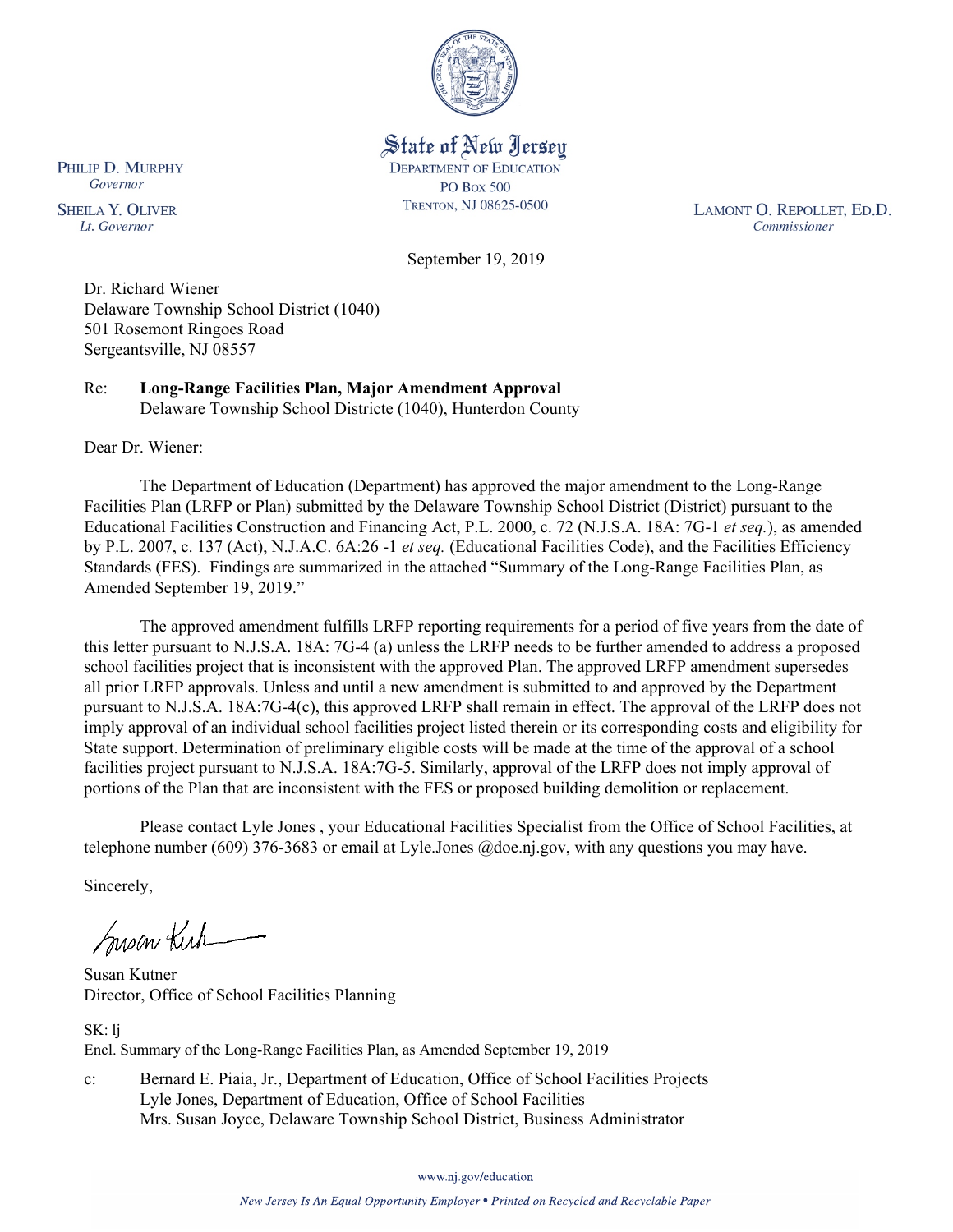# **Delaware Township School District (1040) Summary of the Long-Range Facilities Plan, as Amended September 19, 2019**

The Department of Education (Department) has completed its review of the major amendment to the Long-Range Facilities Plan (LRFP or Plan) submitted by the Delaware Township School District (District) pursuant to the Educational Facilities Construction and Financing Act, P.L. 2000, c. 72 (N.J.S.A. 18A: 7G-1 *et seq.*), as amended by P.L. 2007, c. 137 (Act), N.J.A.C. 6A:26-1 et seq. (Educational Facilities Code), and the Facilities Efficiency Standards (FES).

The following provides a summary of the District's approved amended LRFP. The summary is based on the standards set forth in the Act, the Educational Facilities Code, the FES, District-reported information in the Department's LRFP reporting system, and supporting documentation. The referenced reports in *italic* text are standard reports available on the Department's LRFP website.

### **1. Inventory Overview**

The District is classified as a Regular Operating District (ROD) for funding purposes. It provides services for students in grades K-5 -- 6-8.

The District identified existing and proposed schools, sites, buildings, rooms, and site amenities in its LRFP. Table 1 lists the number of existing and proposed district schools, sites, and buildings. Detailed information can be found in the *School Asset Inventory Report* and the *Site Asset Inventory Report.*

**As directed by the Department, school facilities projects that have received initial approval by the Department and have been approved by the voters, if applicable, are represented as "existing" in the LRFP.** Approved projects that include new construction and/or the reconfiguration/reassignment of existing program space are as follows: n/a.

### **Table 1: Number of Schools, School Buildings, and Sites**

|                                              | <b>Existing</b> | <b>Proposed</b> |
|----------------------------------------------|-----------------|-----------------|
| Number of Schools (assigned DOE school code) |                 |                 |
| Number of School Buildings <sup>1</sup>      |                 |                 |
| Number of Non-School Buildings <sup>2</sup>  |                 |                 |
| Number of Vacant Buildings                   |                 |                 |
| Number of Sites                              |                 |                 |

*1 Includes district-owned buildings and long-term leases serving students in district-operated programs 2 Includes occupied district-owned buildings not associated with a school, such as administrative or utility buildings*

Based on the existing facilities inventory submitted by the District:

- Schools using leased buildings (short or long-term):  $n/a$
- Schools using temporary classroom units (TCUs), excluding TCUs supporting construction:  $n/a$
- Vacant/unassigned school buildings:  $n/a$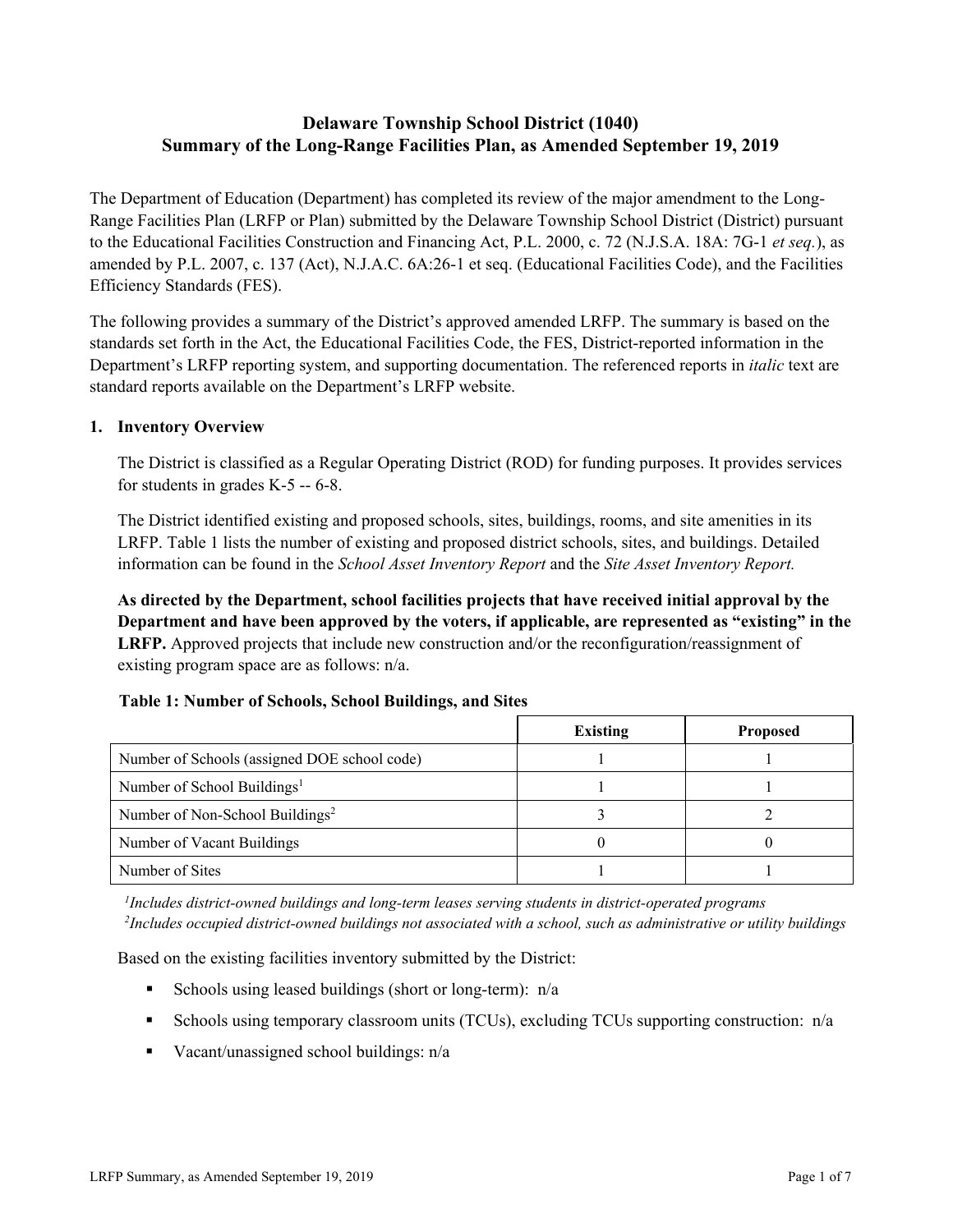**FINDINGS** The Department has determined that the proposed inventory is adequate for approval of the District's LRFP amendment. However, the LRFP determination does not imply approval of an individual school facilities project listed within the LRFP; the District must submit individual project applications for project approval.

# **2. District Enrollments**

The District determined the number of students, or "proposed enrollments," to be accommodated for LRFP planning purposes on a district-wide basis and in each school.

The Department minimally requires the submission of a standard cohort-survival projection using historic enrollment data from the Application for School State Aid (ASSA) or NJ Smart. The cohort-survival method projection method forecasts future students based upon the survival of the existing student population as it moves from grade to grade. A survival ratio of less than 1.00 indicates a loss of students, while a survival ratio of more than 1.00 indicates the class size is increasing. For example, if a survival ratio tracking first to second grade is computed to be 1.05, the grade size is increasing by 5% from one year to the next. The cohort-survival projection methodology works well for communities with stable demographic conditions. Atypical events impacting housing or enrollments, such as an economic downturn that halts new housing construction or the opening of a charter or private school, typically makes a cohort-survival projection less reliable.

### **Proposed enrollments are based on a standard cohort-survival enrollment projection.**

Adequate supporting documentation was submitted to the Department to justify the proposed enrollments. Table 2 provides a comparison of existing and projected enrollments. All totals include special education students.

| <b>Grades</b>                | <b>Existing Enrollments</b><br>2019-2020 | <b>District Proposed Enrollments</b><br>2023-2024 |
|------------------------------|------------------------------------------|---------------------------------------------------|
| PK (excl. private providers) | 14                                       | 19                                                |
| Grades K-5                   | 235                                      | 230                                               |
| Grades 6-8                   | 124                                      | 117                                               |
| Grades 9-12                  |                                          |                                                   |
| <b>Totals K-12</b>           | 373                                      | 366                                               |

### **Table 2: Enrollments**

**FINDINGS** The Department has determined the District's proposed enrollments to be acceptable for approval of the District's LRFP amendment. The Department will require a current enrollment projection at the time an application for a school facilities project is submitted incorporating the District's most recent enrollments in order to verify that the LRFP's planned capacity is appropriate for the updated enrollments.

### **3. District Practices Capacity**

Based on information provided in the room inventories, *District Practices Capacity* was calculated for each school building to determine whether adequate capacity is proposed for the projected enrollments based on district scheduling and class size practices. The capacity totals assume instructional buildings can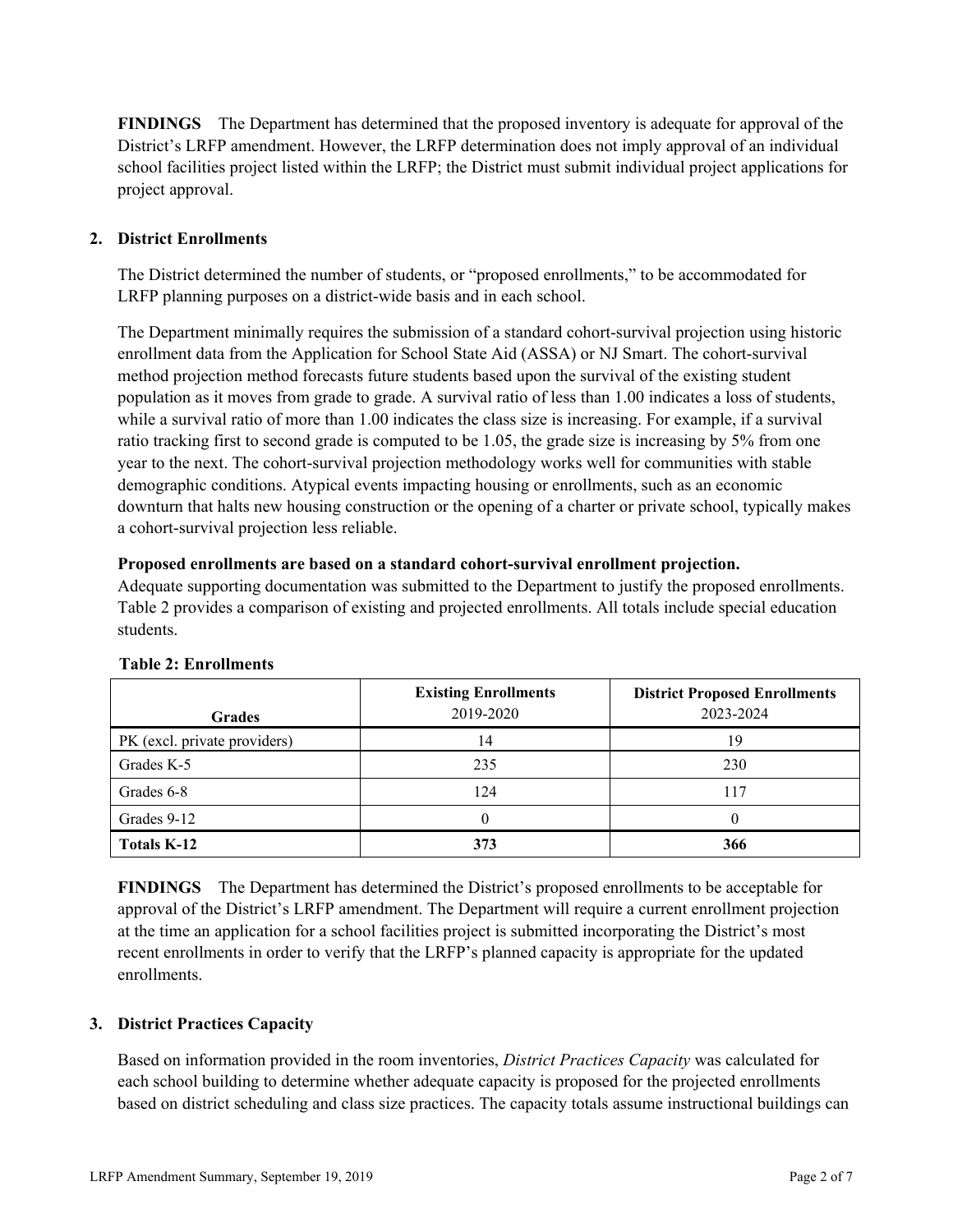be fully utilized regardless of school sending areas, transportation, and other operational issues. The calculations only consider district-owned buildings and long-term leases; short term leases and temporary buildings are excluded. A capacity utilization factor of 90% for classrooms serving grades K-8 and 85% for classrooms serving grades 9-12 is applied in accordance with the FES. No capacity utilization factor is applied to preschool classrooms.

In certain cases, districts may achieve adequate District Practices Capacity to accommodate enrollments but provide inadequate square feet per student in accordance with the FES, resulting in educational adequacy issues and "Unhoused Students." Unhoused students are considered in the "Functional Capacity" calculations used to determine potential State support for school facilities projects and are analyzed in Section 4.

Table 3 provides a summary of proposed enrollments and existing and proposed District-wide capacities. Detailed information can be found in the LRFP website reports titled *FES and District Practices Capacity Report, Existing Rooms Inventory Report, and Proposed Rooms Inventory Report.*

| <b>Grades</b>          | <b>Proposed</b><br><b>Enrollments</b> | <b>Existing</b><br><b>District</b><br><b>Practices</b><br>Capacity | <b>Existing</b><br>Deviation* | <b>Proposed</b><br><b>District</b><br><b>Practices</b><br>Capacity | <b>Proposed</b><br>Deviation* |
|------------------------|---------------------------------------|--------------------------------------------------------------------|-------------------------------|--------------------------------------------------------------------|-------------------------------|
| Elementary (PK-5)      | 249                                   | 501.20                                                             | 252.20                        | 525.55                                                             | 276.55                        |
| Middle $(6-8)$         | 117                                   | 324.20                                                             | 207.20                        | 267.35                                                             | 150.35                        |
| High $(9-12)$          | $\theta$                              | 0.00                                                               | 0.00                          | 0.00                                                               | 0.00                          |
| <b>District Totals</b> | 366                                   | 825.40                                                             | 459.40                        | 792.90                                                             | 426.90                        |

**Table 3: District Practices Capacity Analysis**

*\* Positive numbers signify surplus capacity; negative numbers signify inadequate capacity. Negative values for District Practices capacity are acceptable for approval if proposed enrollments do not exceed 100% capacity utilization.*

Considerations:

- Based on the proposed enrollments and existing room inventories, the District is projected to have inadequate capacity for the following grade groups, assuming all school buildings can be fully utilized: n/a
- Adequate justification has been provided by the District if the proposed capacity for a school significantly deviates from the proposed enrollments. Generally, surplus capacity is acceptable for LRFP approval if additional capacity is not proposed through new construction.

**FINDINGS**The Department has determined that proposed District capacity, in accordance with the proposed enrollments, is adequate for approval of the District's LRFP amendment. The Department will require a current enrollment projection at the time an application for a school facilities project is submitted, incorporating the District's most recent Fall Enrollment Report, in order to verify that the LRFP's planned capacity meets the District's updated enrollments.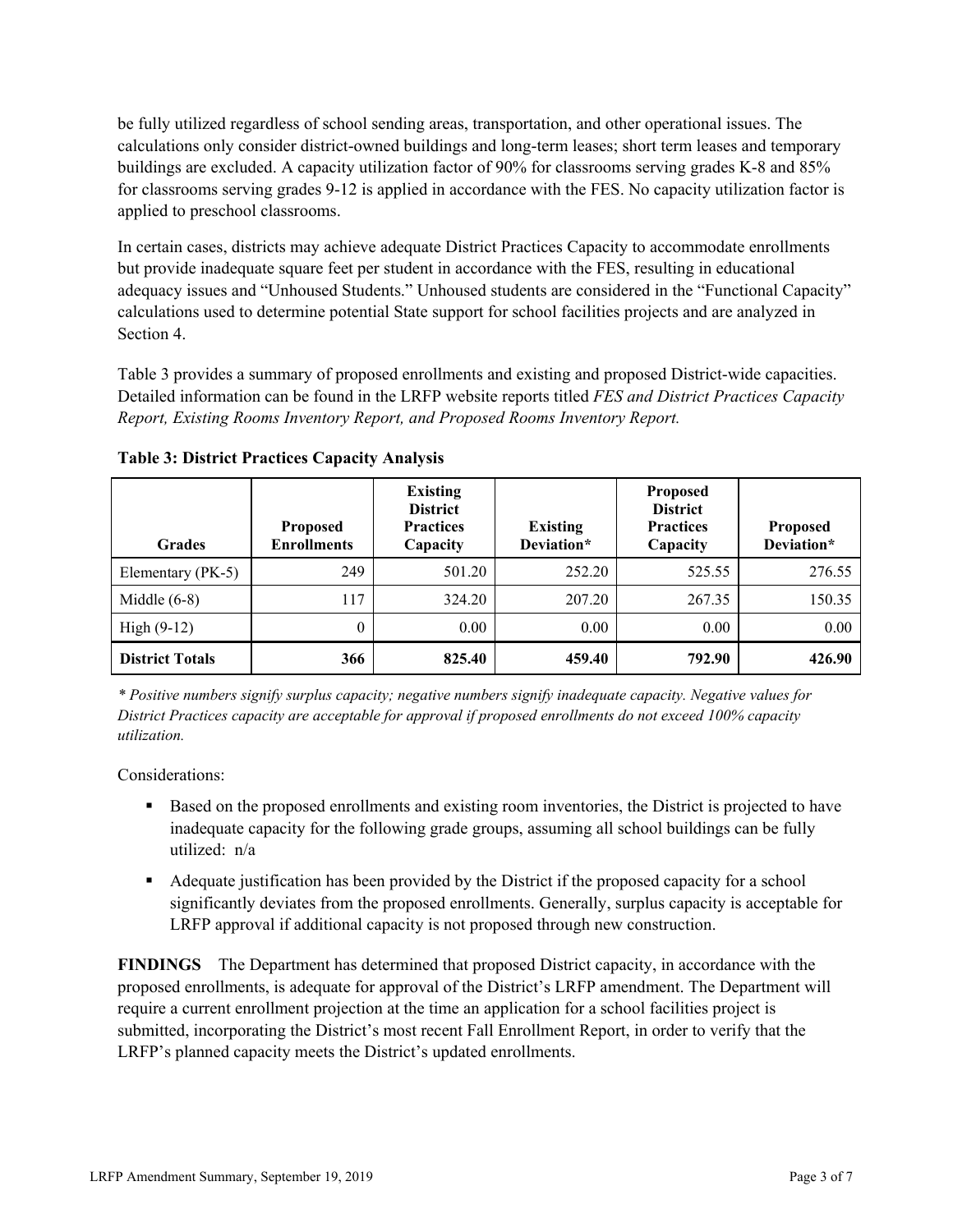### **4. New Construction Funding Eligibility**

*Functional Capacity* was calculated and compared to the proposed enrollments to provide a preliminary estimate of Unhoused Students and new construction funding eligibility.

*Functional Capacity* is the adjusted gross square footage of a school building *(total gross square feet minus excluded space)* divided by the minimum area allowance per full-time equivalent student for the grade level contained therein. *Unhoused Students* is the number of students projected to be enrolled in the District that exceeds the Functional Capacity of the District's schools pursuant to N.J.A.C. 6A:26-2.2(c). *Excluded Square Feet* includes (1) square footage exceeding the FES for any pre-kindergarten, kindergarten, general education, or self-contained special education classroom; (2) grossing factor square footage *(corridors, stairs, mechanical rooms, etc.)* that exceeds the FES allowance, and (3) square feet proposed to be demolished or discontinued from use. Excluded square feet may be revised during the review process for individual school facilities projects.

Table 4 provides a preliminary assessment of the Functional Capacity, Unhoused Students, and Estimated Maximum Approved Area for Unhoused Students for each FES grade group. The calculations exclude temporary facilities and short-term leased buildings. School buildings proposed for whole or partial demolition or reassignment to a non-school use are excluded from the calculations pending project application review. If a building is proposed to be reassigned to a different school, the square footage is applied to the proposed grades after reassignment. Buildings that are not assigned to a school are excluded from the calculations. In addition, only preschool students eligible for state funding (former ECPA students) are included. Detailed information concerning the calculations can be found in the *Functional Capacity and Unhoused Students Report* and the *Excluded Square Footage Report.*

|                                                | <b>PK/K-5</b> | $6 - 8$  | $9-12$   | <b>Total</b> |
|------------------------------------------------|---------------|----------|----------|--------------|
| PK Eligible Students/K-12 Proposed Enrollments | 230           | 117      | $\Omega$ |              |
| FES Area Allowance (SF/student)                | 125.00        | 134.00   | 151.00   |              |
| <b>Prior to Completion of Proposed Work:</b>   |               |          |          |              |
| <b>Existing Gross Square Feet</b>              | 60,698        | 30,877   | $\Omega$ | 91,576       |
| Adjusted Gross Square Feet                     | 59,919        | 30,480   | $\theta$ | 90399        |
| <b>Adjusted Functional Capacity</b>            | 467.99        | 238.06   | 0.00     |              |
| Unhoused Students                              | 0.00          | 0.00     | 0.00     |              |
| Est. Max. Area for Unhoused Students           | 0.00          | 0.00     | 0.00     |              |
| <b>After Completion of Proposed Work:</b>      |               |          |          |              |
| Gross Square Feet                              | 60,698        | 30,877   | $\Omega$ | 91,576       |
| New Gross Square Feet                          | 0             | $\theta$ | $\theta$ | $\theta$     |
| <b>Adjusted Gross Square Feet</b>              | 59,919        | 30,480   | $\Omega$ | 90,399       |
| Functional Capacity                            | 467.99        | 238.06   | 0.00     |              |
| Unhoused Students after Construction           | 0.00          | 0.00     | 0.00     |              |
| Est. Max. Area Remaining                       | 0.00          | 0.00     | 0.00     |              |

### **Table 4: Estimated Maximum Approved Area for Unhoused Students**

Facilities used for non-instructional or non-educational purposes are ineligible for State support under the Act. However, projects for such facilities shall be reviewed by the Department to determine whether they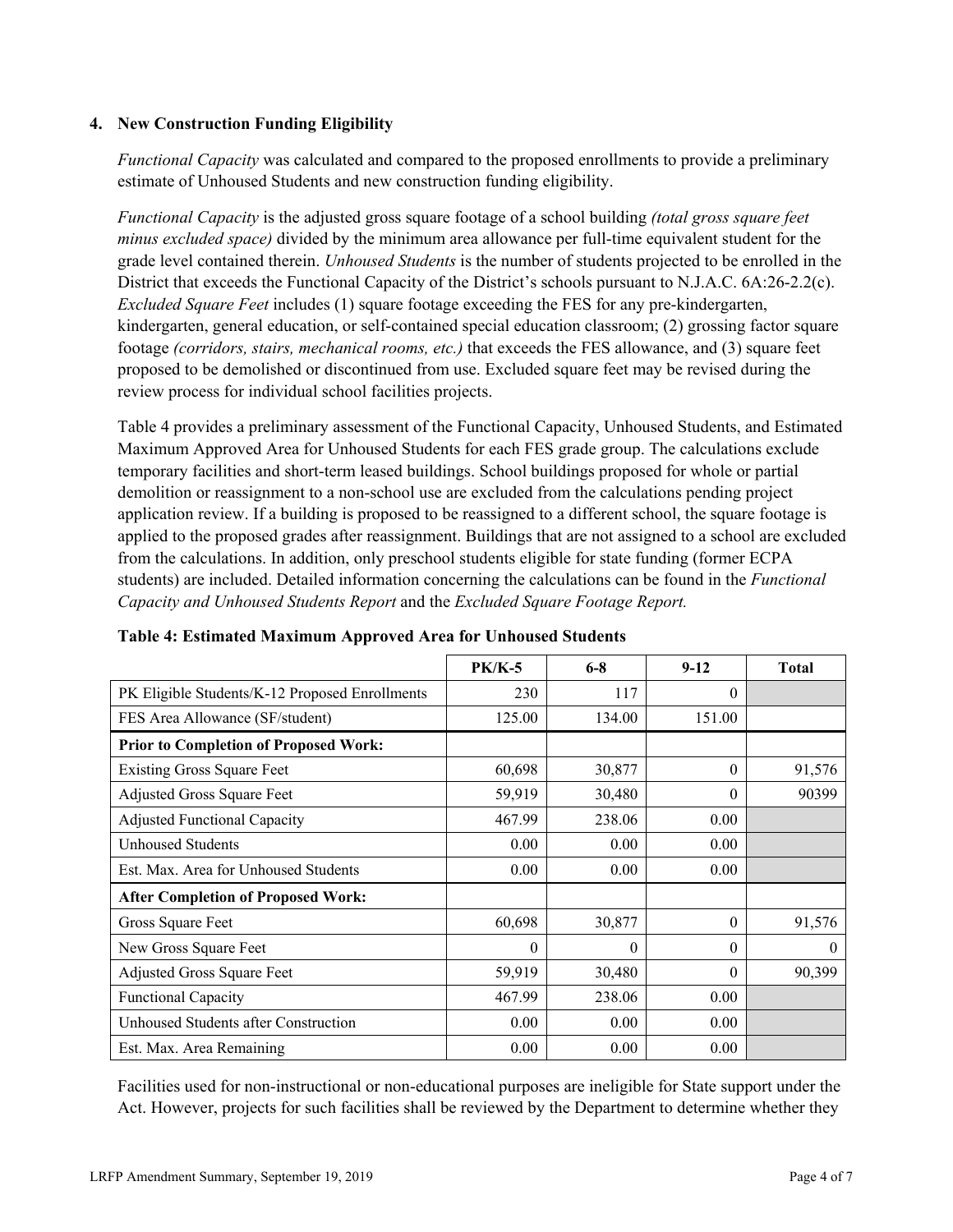are consistent with the District's LRFP and whether the facility, if it is to house students (full or part time) conforms to educational adequacy requirements. These projects shall conform to all applicable statutes and regulations.

Estimated costs represented in the LRFP by the District are for capital planning purposes only. The estimates are not intended to represent preliminary eligible costs or final eligible costs of approved school facilities projects.

Considerations:

- The District does not have approved projects pending completion, as noted in Section 1, that impact the Functional Capacity calculations.
- The Functional Capacity calculations *exclude* square feet proposed for demolition or discontinuation for the following FES grade groups and school buildings pending a feasibility study and project review: n/a .
- Based on the preliminary assessment, the District has Unhoused Students prior to the completion of proposed work for the following FES grade groups: n/a .
- New construction is proposed for the following FES grade groups:  $n/a$ .
- **Proposed new construction exceeds the estimated maximum area allowance for Unhoused** Students prior to the completion of the proposed work for the following grade groups: n/a .
- The District, based on the preliminary LRFP assessment, will not have Unhoused Students after completion of the proposed LRFP work. If the District is projected to have Unhoused Students, adequate justification has been provided to confirm educational adequacy in accordance with Section 6 of this determination.

**FINDINGS** Functional Capacity and Unhoused Students calculated in the LRFP are preliminary estimates. Preliminary Eligible Costs (PEC) and Final Eligible Costs (FEC) will be included in the review process for specific school facilities projects. A feasibility study undertaken by the District is required if building demolition or replacement is proposed per N.J.A.C. 6A:26-2.3(b)(10).

### **5. Proposed Work**

The District assessed program space, capacity, and physical plant deficiencies to determine corrective actions. Capital maintenance, or *"system actions,"* address physical plant deficiencies due to operational, building code, and /or life cycle issues. Inventory changes, or *"inventory actions,*" add, alter, or eliminate sites, site amenities, buildings, and/or rooms.

The Act (N.J.S.A. 18A:7G-7b) provides that all school facilities shall be deemed suitable for rehabilitation unless a pre-construction evaluation undertaken by the District demonstrates to the satisfaction of the Commissioner that the structure might pose a risk to the safety of the occupants even after rehabilitation or that rehabilitation is not cost-effective. Pursuant to N.J.A.C. 6A:26-2.3(b)(10), the Commissioner may identify school facilities for which new construction is proposed in lieu of rehabilitation for which it appears from the information presented that new construction is justified, provided, however, that for such school facilities so identified, the District must submit a feasibility study as part of the application for the specific school facilities project. The cost of each proposed building replacement is compared to the cost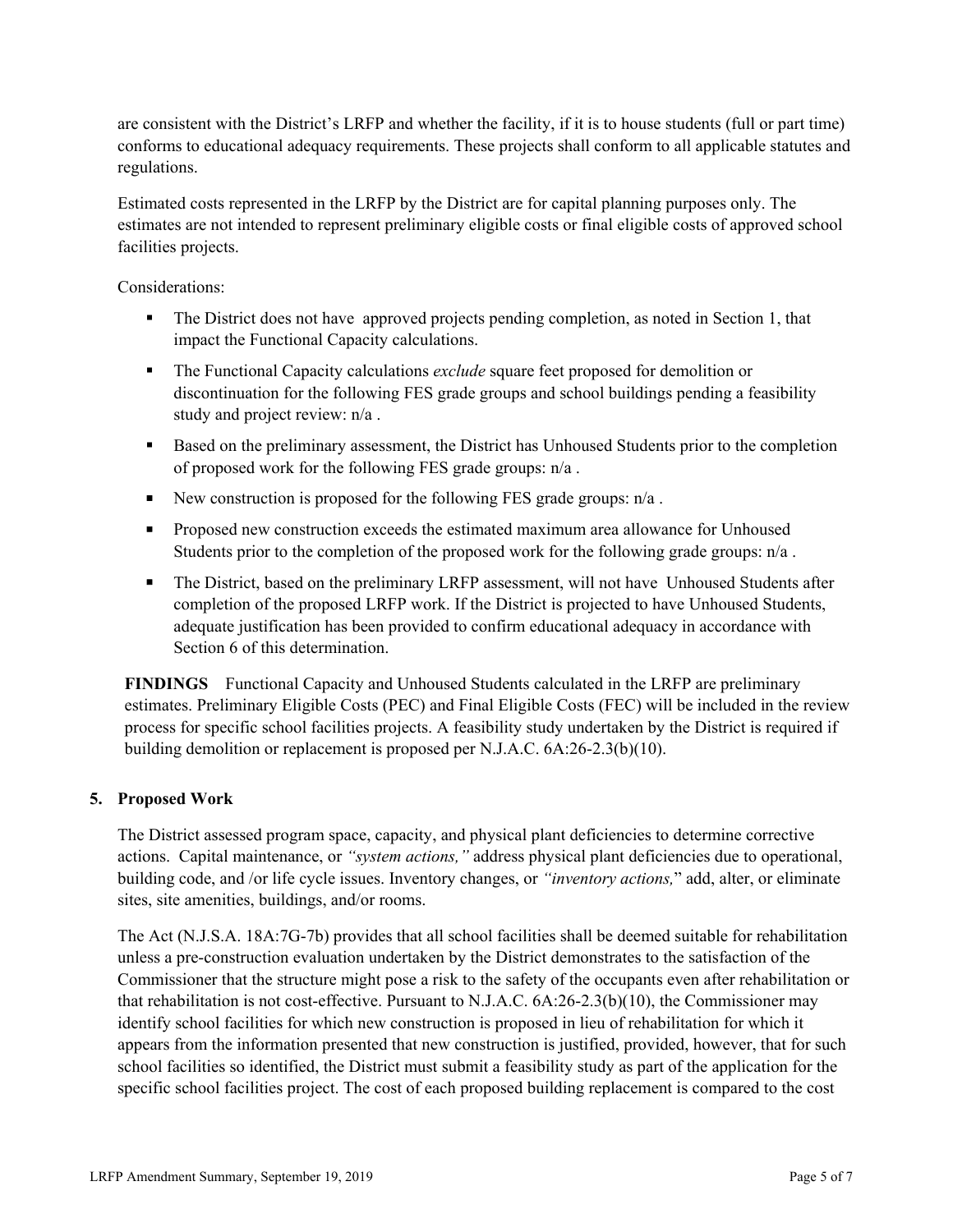of additions or rehabilitation required to eliminate health and safety deficiencies and to achieve the District's programmatic model.

Table 5 lists the scope of work proposed for each school based on the building(s) serving their student population. Proposed inventory changes are described in the LRFP website reports titled *"School Asset Inventory Report and "Proposed Room Inventory Report."* Information concerning proposed systems work, or capital maintenance can be found in the "LRFP Systems Actions Summary Report"…

With the completion of the proposed work, the following schools are proposed to be eliminated: n/a; the following schools are proposed to be added: n/a.

| <b>Proposed Scope of Work</b>                                                                  | <b>Applicable Schools</b> |
|------------------------------------------------------------------------------------------------|---------------------------|
| Renovation only (no new construction)                                                          |                           |
| System actions only (no inventory actions)                                                     | Delaware Twp School (040) |
| Existing inventory actions only (no systems actions)                                           | n/a                       |
| Systems and inventory changes                                                                  | n/a                       |
| <b>New construction</b>                                                                        |                           |
| Building addition only (no systems or existing inventory actions)                              | n/a                       |
| Renovation and building addition (system, existing inventory,<br>and new construction actions) | n/a                       |
| New building on existing site                                                                  | n/a                       |
| New building on new or expanded site                                                           | n/a                       |
| Site and building disposal (in addition to above scopes)                                       |                           |
| Partial building demolition                                                                    | n/a                       |
| Whole building demolition                                                                      | n/a                       |
| Site and building disposal or discontinuation of use                                           | n/a                       |

### **Table 5. School Building Scope of Work**

**FINDINGS** The Department has determined that the proposed work is adequate for approval of the District's LRFP amendment. However, Department approval of proposed work in the LRFP does not imply the District may proceed with a school facilities project. The District must submit individual project applications with cost estimates for Department project approval. Both school facilities project approval and other capital project review require consistency with the District's approved LRFP.

# **6. Proposed Room Inventories and the Facilities Efficiency Standards**

The District's proposed school buildings were evaluated to assess general educational adequacy in terms of compliance with the FES area allowance pursuant to N.J.A.C. 6A:26-2.2 and 2.3.

District schools proposed to provide less square feet per student than the FES after the completion of proposed work as indicated in Table 5 are as follows: n/a

**FINDINGS** The Department has determined that the District's proposed room inventories are adequate for LRFP approval. If school(s) are proposed to provide less square feet per student than the FES area allowance, the District has provided justification indicating that the educational adequacy of the facility will not be adversely affected and has been granted an FES waiver by the Department pending project